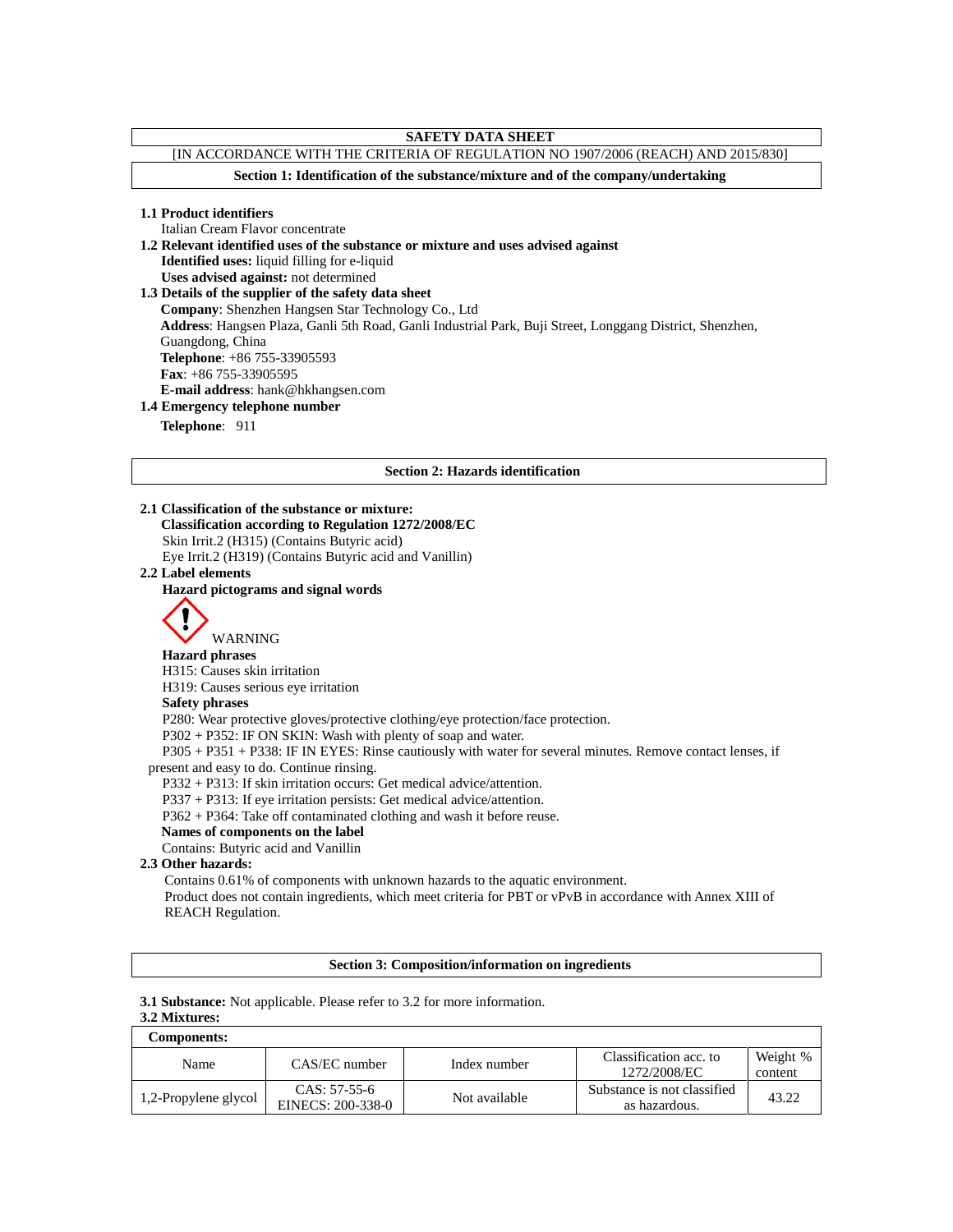| Glycerol triacetate                       | CAS: 102-76-1<br>EINECS: 203-051-9   | Substance is not classified<br>Not available<br>as hazardous. |                                                                 | 18.00 |
|-------------------------------------------|--------------------------------------|---------------------------------------------------------------|-----------------------------------------------------------------|-------|
| Glycerol                                  | CAS: 56-81-5<br>EINECS: 200-289-5    | Substance is not classified<br>Not available<br>as hazardous. |                                                                 | 17.40 |
| Vanillin                                  | CAS: 121-33-5<br>EINECS: 204-465-2   | Not available                                                 | Eye Irrit.2 (H319)                                              | 6.17  |
| Peach aldehyde                            | CAS: 104-67-6<br>EINECS: 203-225-4   | Not available                                                 | Substance is not classified<br>as hazardous.                    | 4.25  |
| Ethyl maltol                              | CAS: 4940-11-8<br>EINECS: 225-582-5  | Not available<br>Acute Tox.4 (H302)                           |                                                                 | 2.92  |
| Ethyl vanillin                            | CAS: 121-32-4<br>EINECS: 204-464-7   | Substance is not classified<br>Not available<br>as hazardous. |                                                                 | 1.68  |
| $\gamma$ -Decanolactone                   | CAS: 706-14-9<br>EINECS: 211-892-8   | Not available                                                 | Substance is not classified<br>as hazardous.                    |       |
| Butyric acid                              | CAS: 107-92-6<br>EINECS: 203-532-3   | 607-135-00-X                                                  | Skin Corr.1B (H314)                                             | 1.31  |
| δ-Dodecanolactone                         | CAS: 713-95-1<br>EINECS: 211-932-4   | Not available                                                 | Substance is not classified<br>as hazardous.                    | 0.86  |
| Sulfurol                                  | CAS: 137-00-8<br>EINECS: 205-272-6   | Not available                                                 | Substance is not classified<br>as hazardous.                    | 0.84  |
| 2-Furancarboxylic<br>acid                 | CAS: 3885-29-8<br>EINECS:            | Not available                                                 | Not available                                                   |       |
| delta-Undecalactone                       | CAS: 710-04-3<br>EINECS: 211-915-1   | Not available                                                 | Substance is not classified<br>as hazardous.                    | 0.26  |
| Acetic acid                               | CAS: 64-19-7<br>EINECS: 200-580-7    | 607-002-00-6                                                  | Flam. Liq.3 (H226)<br>Skin Corr.1A (H314)                       | 0.21  |
| 4-Hexanolide                              | CAS: 695-06-7<br>EINECS: 211-778-8   | Not available                                                 | Substance is not classified<br>as hazardous.                    | 0.18  |
| 5-Decanolide                              | CAS: 705-86-2<br>EINECS: 211-889-1   | Substance is not classified<br>Not available<br>as hazardous. |                                                                 | 0.15  |
| Acetoin                                   | CAS: 513-86-0<br>EINECS: 208-174-1   | Not available                                                 | Flam. Sol.2 (H228)<br>Skin Irrit.2 (H315)<br>Eye Irrit.2 (H319) | 0.13  |
| Methyl isobutyrate                        | CAS: 547-63-7<br>EINECS: 208-929-5   | Not available                                                 | Flam. Liq.2 (H225)                                              | 0.12  |
| Ethyl myristate                           | CAS: 124-06-1<br>EINECS: 204-675-4   | Not available                                                 | Substance is not classified<br>as hazardous.                    | 0.12  |
| 2-(5-methylthiazol-<br>4-yl)ethyl acetate | CAS: 94021-41-7<br>EINECS: 301-436-7 | Not available                                                 | Not available                                                   | 0.11  |
| Ethyl oleate                              | CAS: 111-62-6<br>EINECS: 203-889-5   | Not available                                                 | Substance is not classified<br>as hazardous.                    | 0.06  |
| Dodecanoic acid                           | CAS: 143-07-7<br>EINECS: 205-582-1   | Not available                                                 | $C \ge 73.6 \%$ , Eye Dam.1<br>(H318)                           | 0.06  |

Additional information:

Substances for which there are Union workplace exposure limits are listed in section8 For full text of H-statements: see SECTION 16.

#### **Section 4: First aid measures**

# **4.1 Description of first aid measures**

**Skin contact:** take off contaminated clothing. Wash the contaminated skin with water and soap. Immediately consult a doctor.

**Eye contact:** remove contact lenses. Wash the contaminated eye with plenty of water for at least 15 minutes. Avoid powerful water stream. Consult a doctor if disturbing symptoms occur.

**Ingestion:** do not induce vomiting. Rinse mouth with water. Never give anything to drink to an unconscious person. Consult a doctor. Show the container or label.

**Inhalation:** Remove to fresh air. Keep warm and calm. Consult a doctor, if disturbing symptoms appear.

**4.2 Most important symptoms and effects, both acute and delayed:** 

None reasonably foreseeable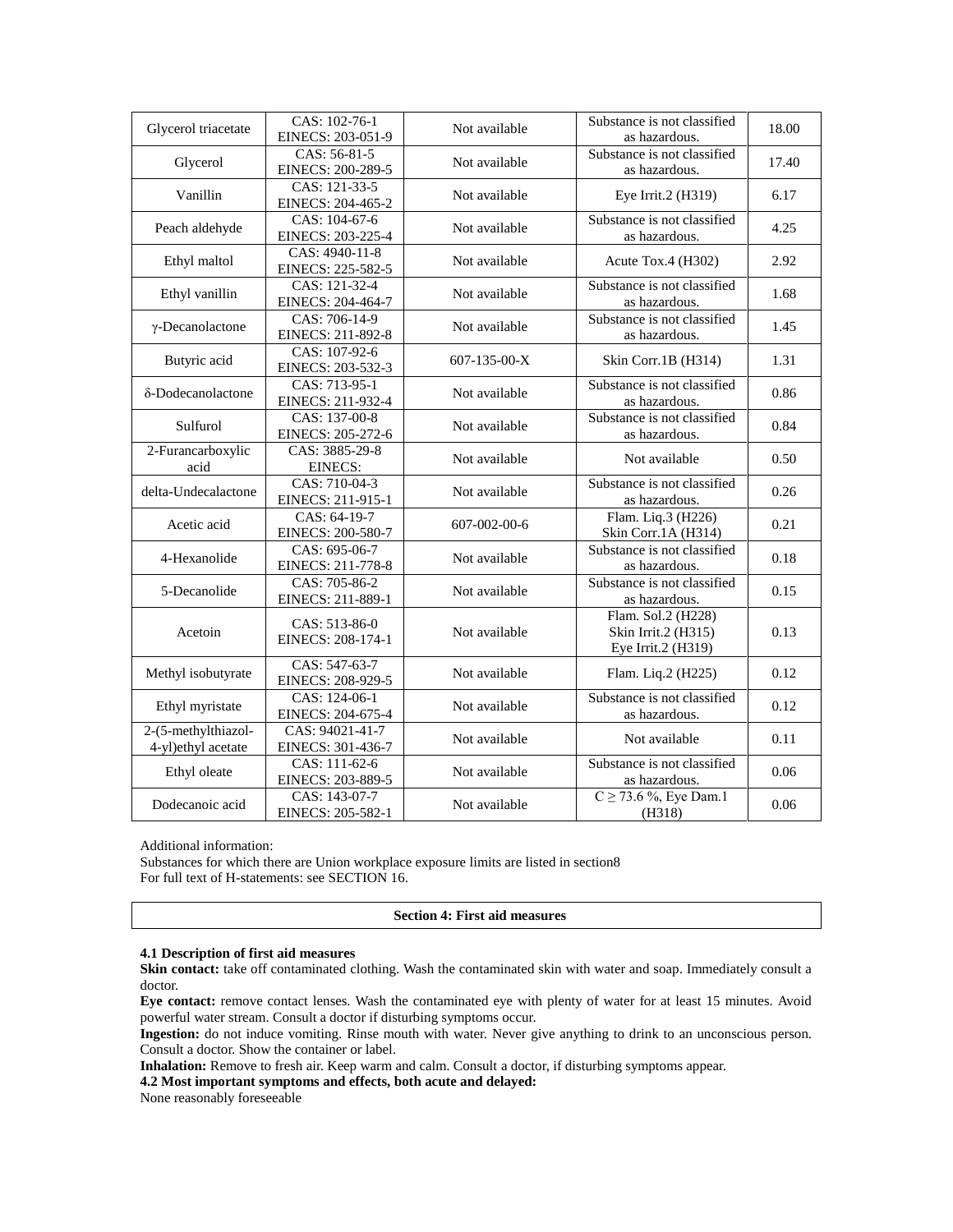## **4.3 Indication of any immediate medical attention and special treatment needed:**

Physician makes a decision regarding further medical treatment after thoroughly examination of the injured. Symptomatic treatment.

#### **Section 5: Firefighting measures**

#### **5.1 Extinguishing media**

**Suitable extinguishing media**: Foam, dry extinguishing agents, water spray.

**Unsuitable extinguishing media**: Water jet - risk of the propagation of the flame.

#### **5.2 Special hazards arising from the substance or mixture:**

During the fire, the product may produce toxic fumes of carbon monoxide and dioxide, nitric oxides and other unidentified products of thermal decomposition. Do not inhale combustion products.

#### **5.3 Advice for firefighters:**

Personal protection typical in case of fire. Do not stay in the fire zone without self-contained breathing apparatus and protective clothing resistant to chemicals.

#### **Section 6: Accidental release measures**

## **6.1 Personal precautions, protective equipment and emergency procedures**

Limit the access for the outsiders into the breakdown area, until suitable cleaning operations are completed. In case of large spills, isolate the exposed area. Avoid contact with skin and eyes. Use personal protective measures.

## **6.2 Environmental precautions:**

In case of release of large amounts of the product, it is necessary to take appropriate steps to prevent it from spreading into the environment. Material may be hazardous if released in large quantities to the environment. Notify relevant emergency services.

## **6.3 Methods and material for containment and cleaning up**

Damaged container put in emergency container. Absorb leakage with incombustible liquid-binding material (e.g. sand, earth, universal binders, silica, vermiculite) and collect mechanically into properly labeled containers for disposal. Clean the contaminated place.

**6.4 Reference to other sections:** Section 13 and section 8.

#### **Section 7: Handling and storage**

## **7.1 Precautions for safe handling:**

Handle in accordance with good occupational hygiene and safety practices. Avoid skin and eyes contamination. Before break and after work wash hands carefully. Use personal protective measures. Ensure adequate ventilation. Do not let the product to get into mouth.

## **7.2 Conditions for safe storage, including any incompatibilities:**

Keep only in original, tightly closed containers in a cool and well-ventilated area. Keep away from food, beverages or feed for animals. Avoid direct exposure to sunlight. Keep away from strong acids and oxidizing agents. After opening, seal the container and store in an upright position to prevent leakage.

## **7.3 Specific end use(s):**

Liquid filling for e-liquid.

## **Section 8: Exposure controls/personal protection**

#### **8.1 Control parameters**

| <b>Substance</b> | <b>Occupational Exposure Limits</b> |                                                                  |  |
|------------------|-------------------------------------|------------------------------------------------------------------|--|
| Glycerol         | <b>OSHA PEL</b>                     | TWA 15 mg/m <sup>3</sup> (total), TWA 5 mg/m <sup>3</sup> (resp) |  |
|                  | TLV (ACGIH 2005)                    | TWA 0.5 mg/m <sup>3</sup> (Skin) (Mist)                          |  |
|                  | <b>MAK</b>                          | 50 mg/m <sup>3</sup> (Inhalable fraction)                        |  |
| Acetic acid      | TLV (ACGIH 2004)                    | 10 ppm as TWA, 15 ppm as STEL                                    |  |
|                  | <b>OSHA PEL</b>                     | TWA 10 ppm $(25 \text{ mg/m}^3)$                                 |  |
|                  | <b>NIOSH REL</b>                    | TWA 10 ppm $(25 \text{ mg/m}^3)$ ST 15 ppm $(37 \text{ mg/m}^3)$ |  |
|                  | NIOSH IDLH                          | $50$ ppm                                                         |  |

## **Recommended control procedures**

Procedures Concerning the control over the dangerous components concentrations in the air and control over the air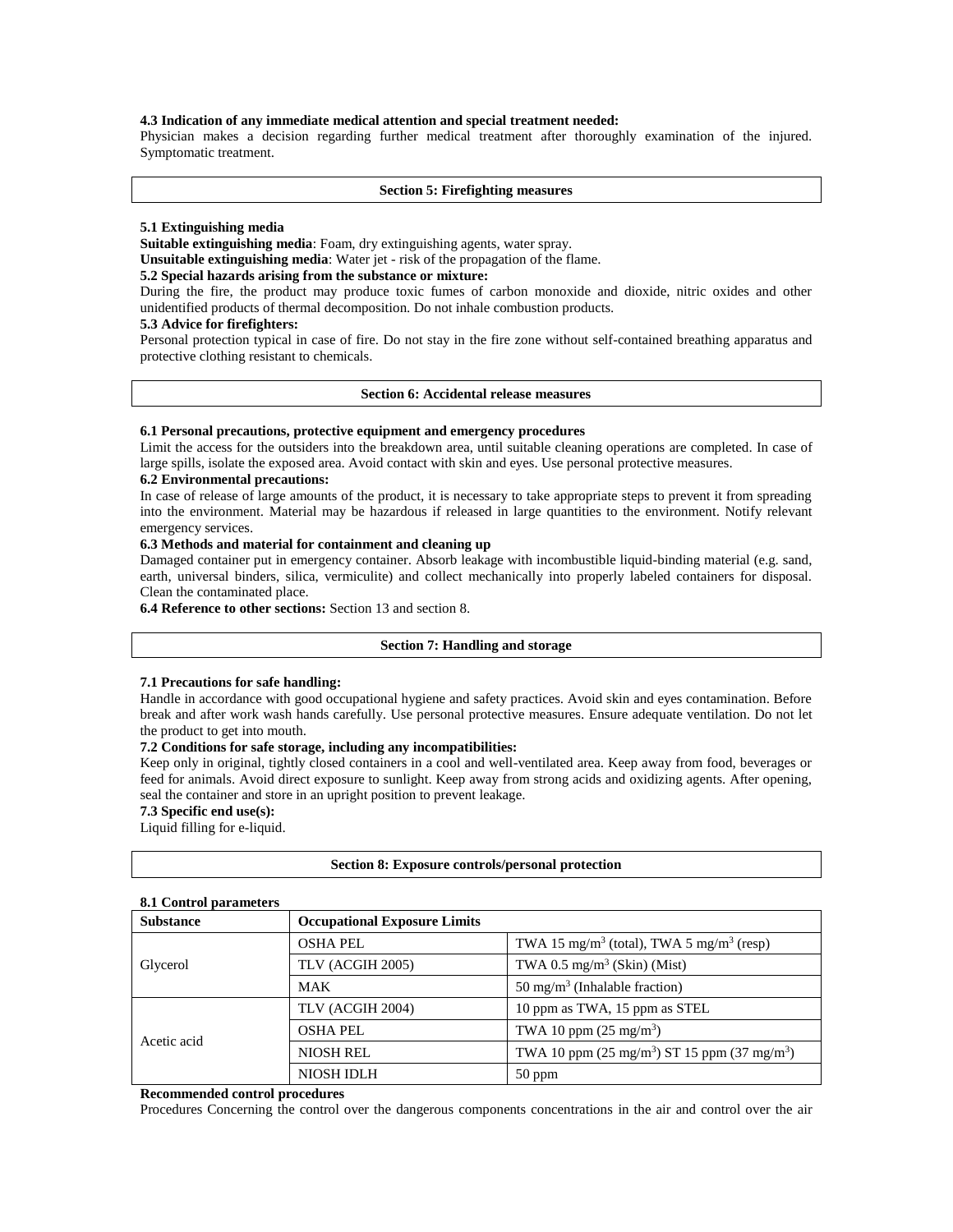quality in the workplace in Accordance with the European Standards.

#### **8.2 Exposure controls:**

Use the product in accordance with good occupational hygiene and safety practices. Ensure exhaust ventilation or other engineering controls to keep the airborne concentrations of vapors below their respective threshold limit value. Ensure eye stations and safety showers.

#### **Hand and body protection:**

In case of short term contact use protective gloves made of nitrile rubber (minimal thickness: 0.2 mm; breakthrough time > 30 minutes). In case of long term contact use protective gloves made of butyl rubber (minimal thickness: 0.3 mm, breakthrough time > 480 minutes).

The material that the gloves are made of must be impenetrable and resistant to the product's effects. The selection of material must be performed with consideration of breakthrough time, penetration speed and degradation.

## **Eye protection:**

Wear tightly fitting safety glasses if there is a risk of eye contamination.

## **Respiratory protection:**

In case of normal use, in accordance with the intended use, it is not necessary.

Applied personal protective equipment must comply with the requirements of the Directive 89/686/EC. The employer is obliged to provide protective equipment relevant to performed activities and in accordance with all quality requirements, including its maintenance and cleaning.

#### **8.3 Environmental exposure controls:**

Do not allow to enter large amounts of product to reach ground water, sewage, waste water or soil.

## **Section9. Physical and chemical properties**

**9.1 Information on basic physical and chemical properties Appearance:** Yellow oily liquid at room temperature **Odour:** Other **Odour threshold:** Not available **pH:** 3.91 at 10g/L at 25℃ **Melting point/freezing range:** Not available **Initial boiling point and boiling range:** 160-170 ℃ **Flash point:** Not available **Evaporation rate:** Not available **Flammability (solid, gaseous):** This product is liquid, not available. **Upper/lower flammability or explosive limits:** Not available **Vapour pressure:** Not available **Vapour density:** Not available **Relative density:** 1.076 (25℃) **Solubility(ies):** Not available **Partition coefficient: n-octanol/water:** Not available **Auto-ignition temperature:** Product is not self-igniting. **Decomposition temperature:** Not available **Viscosity:** 98 mPa·s (25℃) **Explosive properties:** Product does not present an explosion hazard. **Oxidising properties:** Product does not present oxidizing properties.

**9.2 Other information:** Not available

#### **Section10: Stability and reactivity**

**10.1 Reactivity:** Product is feebly reactive. Product does not undergo a dangerous polymerization. See also 10.4-10.5

- **10.2 Chemical stability:** The product is stable under normal storage and using condition. **10.3 Possibility of hazardous reactions:** Dangerous reactions are not known.
- 
- **10.4 Conditions to avoid:** Avoid direct exposure to sunlight.

**10.5 Incompatible materials:** Strong oxidizing agents, acids.

**10.6 Hazardous decomposition products:** Not available

#### **Section11:Toxicological information**

**11.1 Information on toxicological effects Toxicity of components**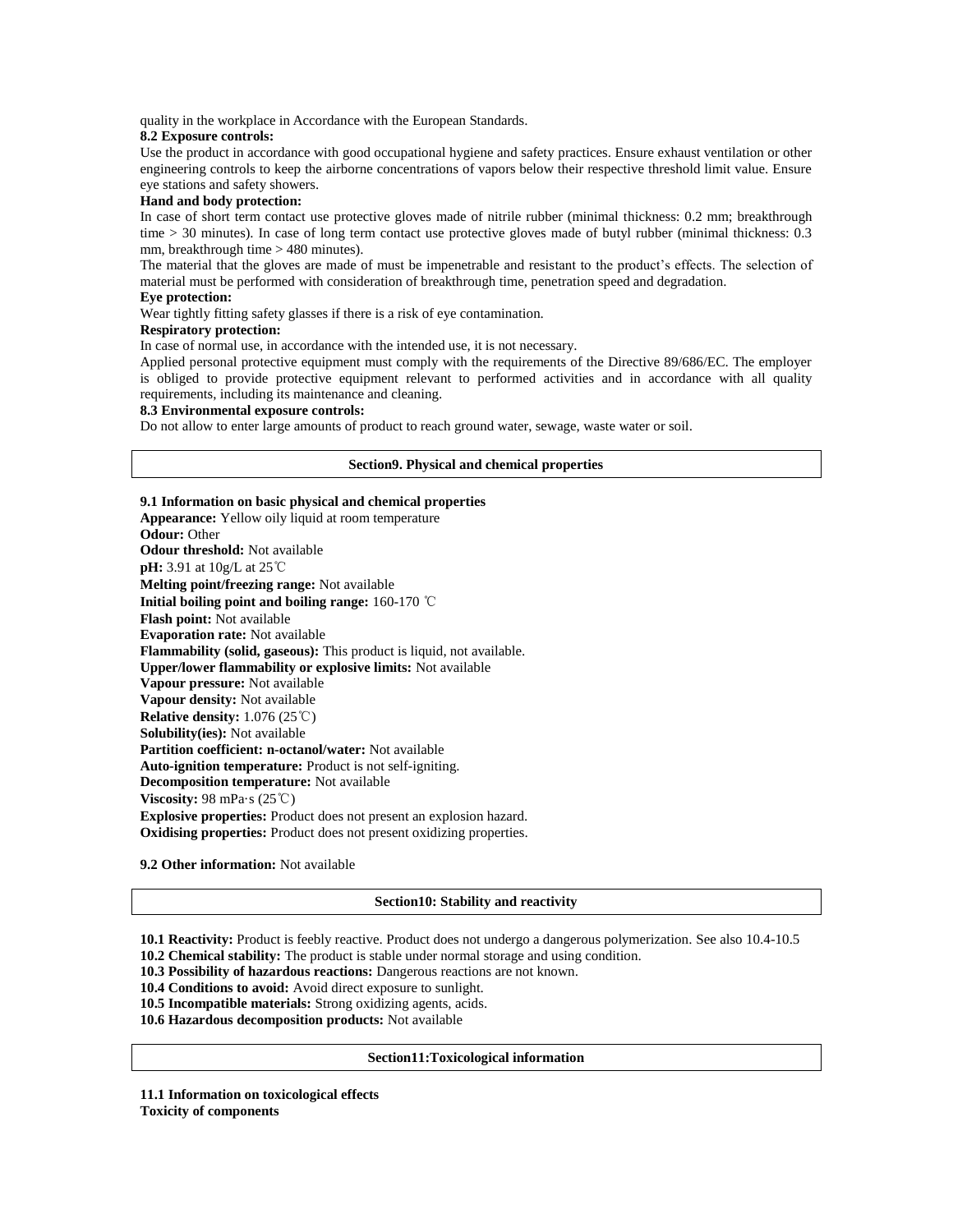| LD/LC50 values relevant for classification:                                                                      |      |  |                 |  |
|------------------------------------------------------------------------------------------------------------------|------|--|-----------------|--|
| CAS: 4940-11-8 Ethyl maltol                                                                                      |      |  |                 |  |
| Oral                                                                                                             | LD50 |  | $1150$ mg/kg bw |  |
| <b>Toxicity of the mixture</b>                                                                                   |      |  |                 |  |
| The acute toxicity estimate (ATEmix) for the classification of a substance in a mixture was determined using the |      |  |                 |  |
| appropriate value from relevant literature.                                                                      |      |  |                 |  |
| <b>Acute toxicity</b>                                                                                            |      |  |                 |  |
| ATE $mix$ (oral) = 39384 mg/kg bw (Not classified)                                                               |      |  |                 |  |
| <b>Skin corrosion/irritation:</b>                                                                                |      |  |                 |  |
| Based on available data, this product was classified as a skin irritant, category 2.                             |      |  |                 |  |
| Serious eye damage/irritation:                                                                                   |      |  |                 |  |
| Based on available data, this product was classified as an eye irritant, category 2.                             |      |  |                 |  |
| <b>Respiratory or skin sensitization:</b>                                                                        |      |  |                 |  |
| This product does not contain any substances that produce respiratory or skin sensitization. See section 3.      |      |  |                 |  |
| Germ cell mutagenicity:                                                                                          |      |  |                 |  |
| This product does not contain any substances that produce germ cell mutagenicity. See section 3.                 |      |  |                 |  |
| Carcinogenicity:                                                                                                 |      |  |                 |  |
| This product does not contain any substances that produce carcinogenicity. See section 3.                        |      |  |                 |  |
| <b>Reproductive toxicity:</b>                                                                                    |      |  |                 |  |
| This product does not contain any substances that produce reproductive toxicity. See section 3.                  |      |  |                 |  |
| Summary of evaluation of the CMR properties:                                                                     |      |  |                 |  |
| Based on available data, the classification criteria are not met.                                                |      |  |                 |  |
| <b>STOT-single exposure:</b>                                                                                     |      |  |                 |  |
| This product does not contain any substances that produce STOT-SE. See section 3.                                |      |  |                 |  |
| <b>STOT-repeated exposure:</b>                                                                                   |      |  |                 |  |
| This product does not contain any substances that produce STOT-RE. See section 3.                                |      |  |                 |  |
| <b>Aspiration hazard:</b>                                                                                        |      |  |                 |  |
| This product does not contain any substances that produce aspiration hazard. See section 3.                      |      |  |                 |  |
|                                                                                                                  |      |  |                 |  |

## **Section12:Ecological information**

# **12.1 Toxicity:**

This product does not contain substances classified as environmental toxicity according to Regulation (EC) No 1272/2008, so this product does not meet the criteria of classification of environmental toxicity.

# **12.2 Persistence and degradability:**

Data for the mixture are not available.

| 1,2-Propylene glycol                    |                                                       |
|-----------------------------------------|-------------------------------------------------------|
| OECD Method 301F                        | 81% biodegradation                                    |
| Biodegradation in soil                  | High concentrations of propylene glycol released into |
|                                         | a soil environment can be expected to biodegrade.     |
| Phototransformation in water            | $DT50 = 1.3$ year                                     |
| Glycerol                                |                                                       |
| Ready biodegradability                  | Readily biodegradable                                 |
| 12.3 Bioaccumulative potential:         |                                                       |
| Data for the mixture are not available. |                                                       |
| 1,2-Propylene glycol                    |                                                       |
| <b>BCF</b>                              | 0.09                                                  |
| Glycerol                                |                                                       |
| $-1.75$ (pH=7.4, °C)<br>Log Pow         |                                                       |
| 12.4 Mobility in soil:                  |                                                       |
| Data for the mixture are not available. |                                                       |
| 1,2-Propylene glycol                    |                                                       |
| Koc                                     | 2.9 (calculated from $log Pow = -1.07$ using the      |
|                                         | equation from the TGD (non-hydrophobics)              |
| Henry's Law constant                    | 0.06 atm m <sup>3</sup> /mol (12 °C)                  |
| Glycerol                                |                                                       |
| Henry's Law Constant (H):               | 0 atm $m^3$ /mol                                      |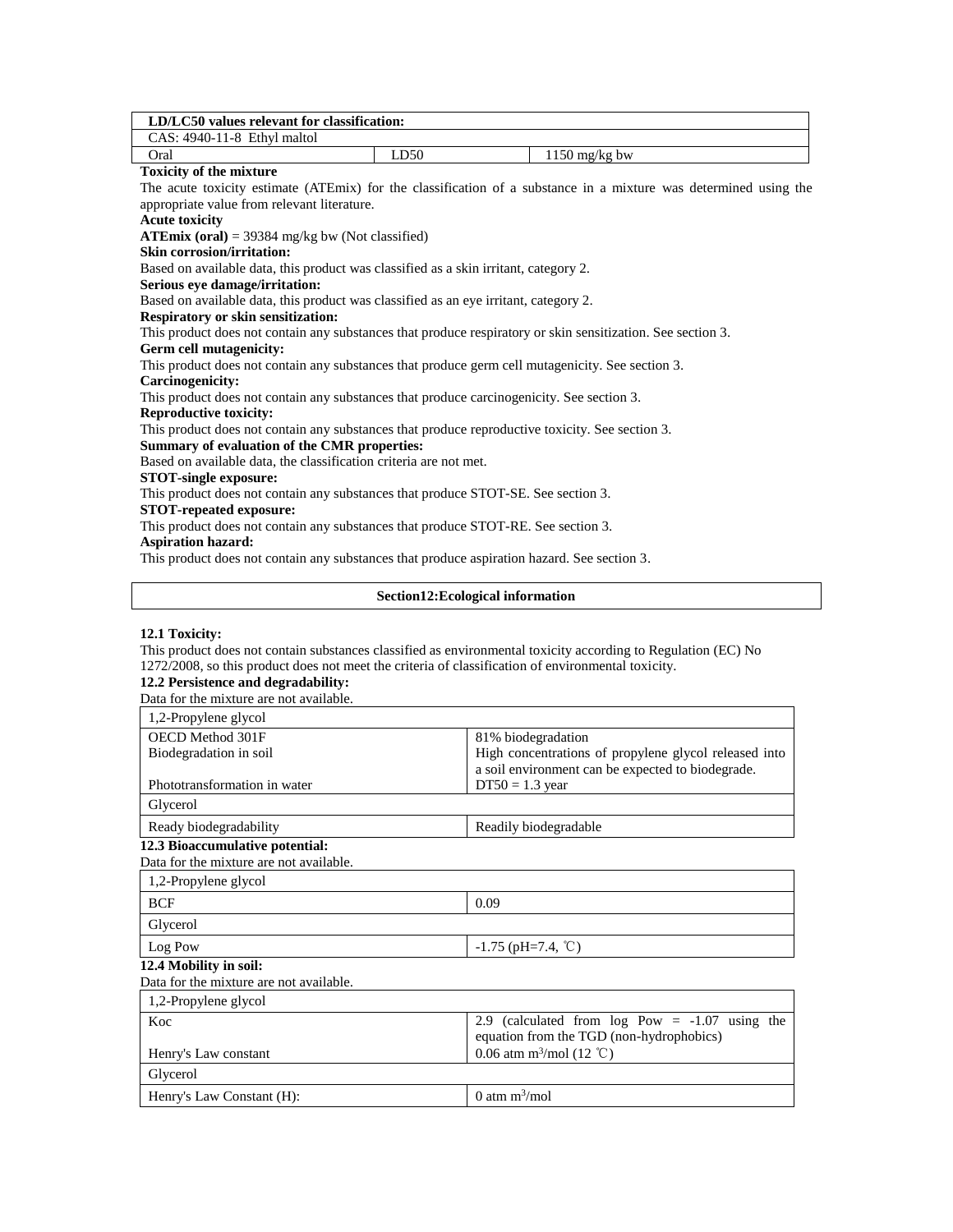### **12.5 Results of PBT and vPvB assessment:**

Product does not contain ingredients, which meet criteria for PBT or vPvB.

# **12.6 Other adverse effects:**

The mixture is not classified as hazardous to the ozone layer.

## **Section13:Disposal considerations**

## **13.1 Waste treatment methods**

Disposal method for the product: disposal in accordance with the local legislation. Do not empty into drains. Waste code should be given in the place of waste formation. The classification of this waste meets criteria for dangerous waste. Disposal methods for used packing: reuse/recycling/liquidation of empty containers dispose in accordance with the local legislation. The classification of this waste meets criteria for dangerous waste. Legal Basis: Directive 2008/98/EC, 94/62/EC.

# **Section14:Transport information**

#### **14.1. UN number:**

Not available. Product is not classified as hazardous during transport. **14.2. UN proper shipping name:**  Not applicable. **14.3. Transport hazard class(es):**  Not applicable. **14.4. Packing group:** Not applicable. **14.5. Environmental hazards:**  Not applicable. **14.6. Special precautions for user:**  Move carefully to prevent leakage during carriage. Keep necessary protective articles at hand in case of accident. **14.7. Transport in bulk according to Annex II of MARPOL and the IBC Code:**  Not applicable.

#### **Section15: Regulatory information**

## **15.1 Safety, health and environmental regulations/legislation specific for the substance or mixture**

**Regulation (EC) No 1907/2006** of the European Parliament and of the Council of 18 December 2006 concerning the Registration, Evaluation, Authorization and Restriction of Chemicals (REACH), establishing a European Chemicals Agency, amending Directive 1999/45/EC and repealing Council Regulation (EEC) No 793/93 and Commission Regulation (EC) No 1488/94 as well as Council Directive 76/769/EEC and Commission Directives 91/155/EEC, 93/67/EEC, 93/105/EC and 2000/21/EC.

**Regulation (EC) No 1272/2008** of the European Parliament and of the Council of 16 December 2008 on classification, labeling and packaging of substances and mixtures, amending and repealing Directives 67/548/EEC and 1999/45/EC, and amending Regulation (EC) No 1907/2006 (Text with EEA relevance).

**Commission Regulation (EU) No 2015/830** of 28 May 2015 amending Regulation (EC) No 1907/2006 of the European Parliament and of the Council on the Registration, Evaluation, Authorization and Restriction of Chemicals (REACH) (Text with EEA relevance)

**Directive 2008/98/EC** of the European Parliament and of the Council of 19 November 2008 on waste and repealing certain Directives.

**European Parliament and Council Directive 94/62/EC** of 20 December 1994 on packaging and packaging waste.

**ADR European Agreement** concerning the International Carriage of Dangerous Goods.

**Convention concerning International Carriage by Rail (COTIF): Appendix C – Regulations concerning the International Carriage of Dangerous Goods by Rail (RID)** with effect from 1 January 2011.

# **15.2 Chemical safety assessment:**

A Chemical Safety Assessment is not required for mixtures in accordance with REACH Regulation.

#### **Section16: Other information**

#### **Full text if indicated H phrases mentioned in section 2,3:**

H225: Highly flammable liquid and vapour

H226: Flammable liquid and vapour